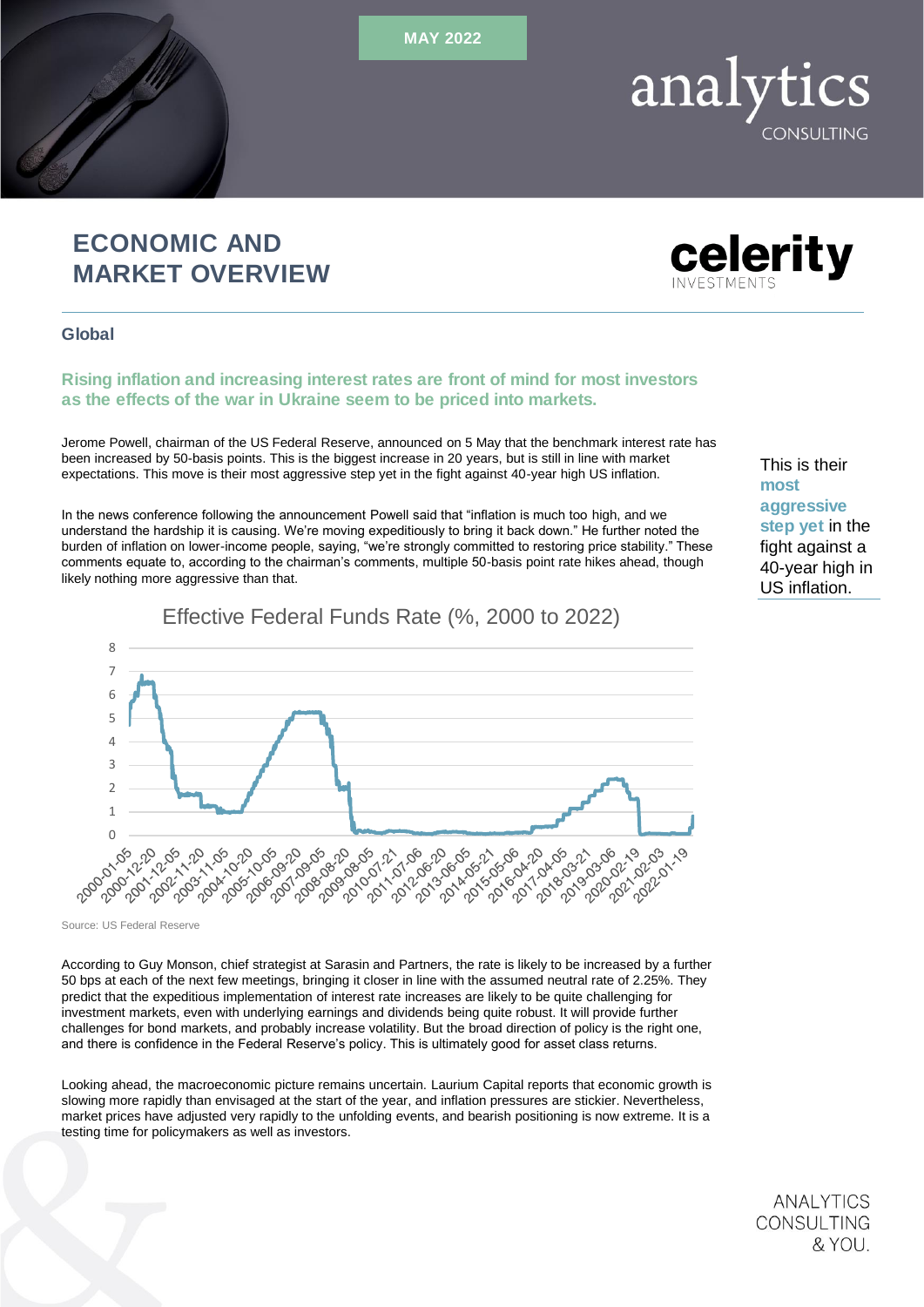## South Africa

## The Rand depreciated by a substantial 7.6% in the month of April.

The ZAR/USD exchange rate has weakened dramatically since its closing level of R14.51 to the US dollar on 12 April. A combination of US dollar strength and ominous domestic headwinds have conspired to drive the exchange rate up to levels (at the time of writing) of over R16 to the US dollar.

Many of the tailwinds that have supported the rand over the last few years are starting to diminish. With the exception of oil, most commodity prices have pulled back from their recent highs, causing both South Africa's terms of trade as well as its current account balance to move in a less favourable direction. Economic growth has also been below expectations, placing additional pressure on the rand's exchange rate against most developed market currencies.

The Analytics Currency Decoder shows that the rand is still cheap relative to fair value, but not by the same margin as a month ago:

10.0% 7.5% Weaker 5.0% 2.5% 0.0%  $-2.5%$  $-5.0%$ Stronger  $-7.5%$  $-10.0%$  $-12.5%$ 25-Aug-21<br>3-Sep-21<br>3-Sep-21<br>14-Sep-21<br>4-Oct-21<br>2-Nov-21<br>2-Nov-21  $\begin{array}{c} \text{1-} \text{1-} \text{1-} \text{2-} \text{2-} \text{2-} \text{2-} \text{2-} \text{2-} \text{2-} \text{2-} \text{2-} \text{2-} \text{2-} \text{2-} \text{2-} \text{2-} \text{2-} \text{2-} \text{2-} \text{2-} \text{2-} \text{2-} \text{2-} \text{2-} \text{2-} \text{2-} \text{2-} \text{2-} \text{2-} \text{2-} \text{2-} \text{2-} \text{2-} \text{2-} \text{$ 9-Apr-21 20-Apr-21 29-Apr-21  $10-May-21$  $L7$ -Jun-21  $7 -$ Jul-21  $\frac{16 - 3u - 21}{27 - 3u - 21}$ 5-Aug-21<br>16-Aug-21 11-Nov-21<br>22-Nov-21  $10$ -Jan-22 19-Jan-22 28-Jan-22 L7-Feb-22  $9-Mar-22$  $-21$ 8-Feb-22 .8-Mar-22  $9-Mav-21$ :8-May-21  $8-Jun-21$  $28 - Jun - 21$ 28-Feb-22 31-Mar

Source: Dr Lance Vogel, Analytics.

RMB Global reports that they have revised their 2022 GDP growth forecast down to 1.5% year on year (from 1.9% before). This is attributed to their expectation that the ongoing war in Ukraine as well as lockdown restrictions in China will weigh on global growth and thereby growth in South Africa too. In addition, they expect the slightly higher interest rate trajectory to be a drag on household consumption and thereby domestic economic growth. Furthermore, they think the recent floods in Kwazulu-Natal also pose a risk to growth. The damage to infrastructure such as the collapse of bridges, resulting in road closures, is likely to hinder economic activity and disrupt the transportations of goods. Given security issues and bottlenecks on the Transnet railway and ports, they expect the impact of the positive terms of trade on real GDP growth to be negligible, though there could be risk to the upside.

With reference to South African inflation they expect headline CPI to average 5.5% this year – up from 4.6% last year. Their forecast is for headline inflation to peak at 6.0% in June and ease thereafter to end the year at 4.6%. Inflation is clearly not such a big issue in South Africa as it is abroad, but this is unlikely to stop the upward trajectory of interest rates set by the South African Reserve Bank.

> **ANALYTICS** CONSULTING & YOU.

Many of the tailwinds that has supported



## ZARUSD relative to estimated fair value: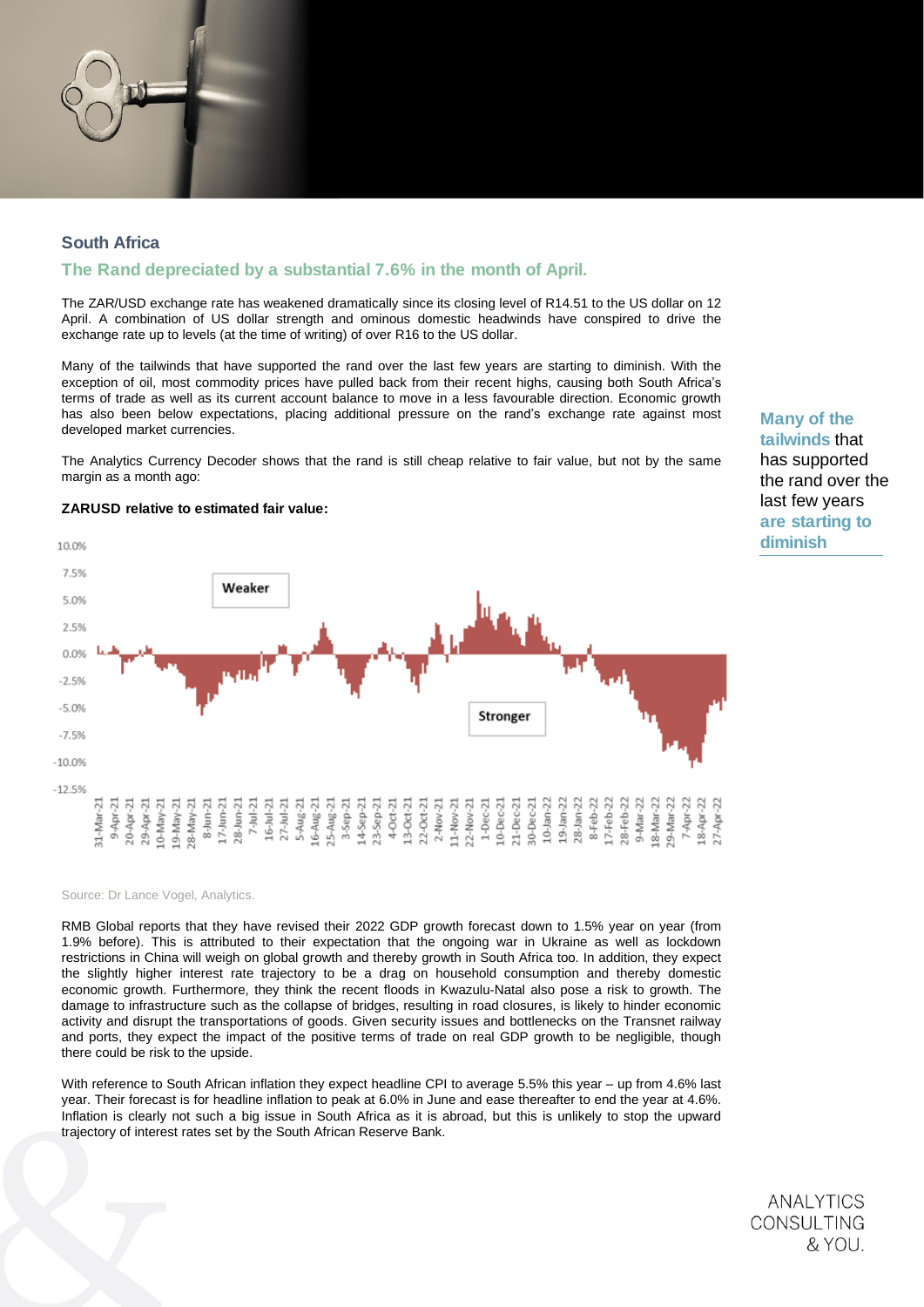## Market Performance

Global markets sold off in April after a brief reprieve in March as uncertainty intensified around the impact of higher interest rates in the US, COVID related lockdowns in China, and the impact that Russia's continued attack on Ukraine will have on global economic growth.

In their monthly market update Visio Capital reported that the broad sell-off is posing an increasingly difficult challenge to investors as it appears that there is no place to hide with even safe haven assets such as US Treasuries and gold performing poorly. The MSCI World Index lost -8.3% in US dollar terms during the month while emerging markets (-5.5%) fared only slightly better. Year to date both these broad indices have given up more than 12% in dollar terms.

South African equities followed global markets lower in April, performing in line with other emerging markets but continued to do better than developed markets. Domestic bonds, however, after outperforming their emerging and developed market counterparts by wide margins over the last few months, underperformed as the rand had its worst month in 2 years, losing 7.3% against a particularly strong US dollar, which gained 4.7% against its trade weighted basket.

The ZAR/USD ended the month on the same level as at the start of the year, however it has not been a smooth ride. After reaching R14.45 against the US dollar on 13 April it quickly returned to R16 per US dollar by the end of the month.

In commodity markets gold and oil remained flat in April but both have still outperformed most other broad asset classes by some margin in 2022.

| <b>MARKET INDICES<sup>1</sup></b><br>(All returns in Rand except where otherwise indicated) | 30 April 2022 |           |                        |
|---------------------------------------------------------------------------------------------|---------------|-----------|------------------------|
|                                                                                             | 3 months      | 12 months | $5$ years <sup>2</sup> |
| SA equities (JSE All Share Index)                                                           | $-0.8%$       | 13.2%     | 9.8%                   |
| SA property (S&P SA Reit Index)                                                             | 1.3%          | 12.0%     | $-6.4%$                |
| SA bonds (SA All Bond Index)                                                                | $-0.7%$       | 8.4%      | 8.2%                   |
| SA cash (STeFI)                                                                             | 1.0%          | 4.0%      | 6.1%                   |
| Global developed equities (MSCI World Index)                                                | $-6.0%$       | 5.6%      | 14.5%                  |
| Emerging market equities (MSCI Emerging Markets Index)                                      | $-8.4%$       | $-10.7%$  | 8.2%                   |
| Global bonds (Bloomberg Barclays Global Aggregate)                                          | $-7.4%$       | $-4.8%$   | 3.7%                   |
| Rand/dollar <sup>3</sup>                                                                    | 2.2%          | 9.0%      | 3.4%                   |
| Rand/sterling                                                                               | $-4.3%$       | $-1.1%$   | 2.8%                   |
| Rand/euro                                                                                   | $-3.8%$       | $-4.5%$   | 2.7%                   |
| Gold Price (USD)                                                                            | 6.4%          | 8.0%      | 8.6%                   |
| Oil Price (Brent Crude, USD)                                                                | 19.9%         | 62.6%     | 16.1%                  |

1. Source: Factset

2. All performance numbers in excess of 12 months are annualised

3. A negative number means fewer rands are being paid per US dollar, so it implies a strengthening of the rand.

South African equities followed global markets lower in April…